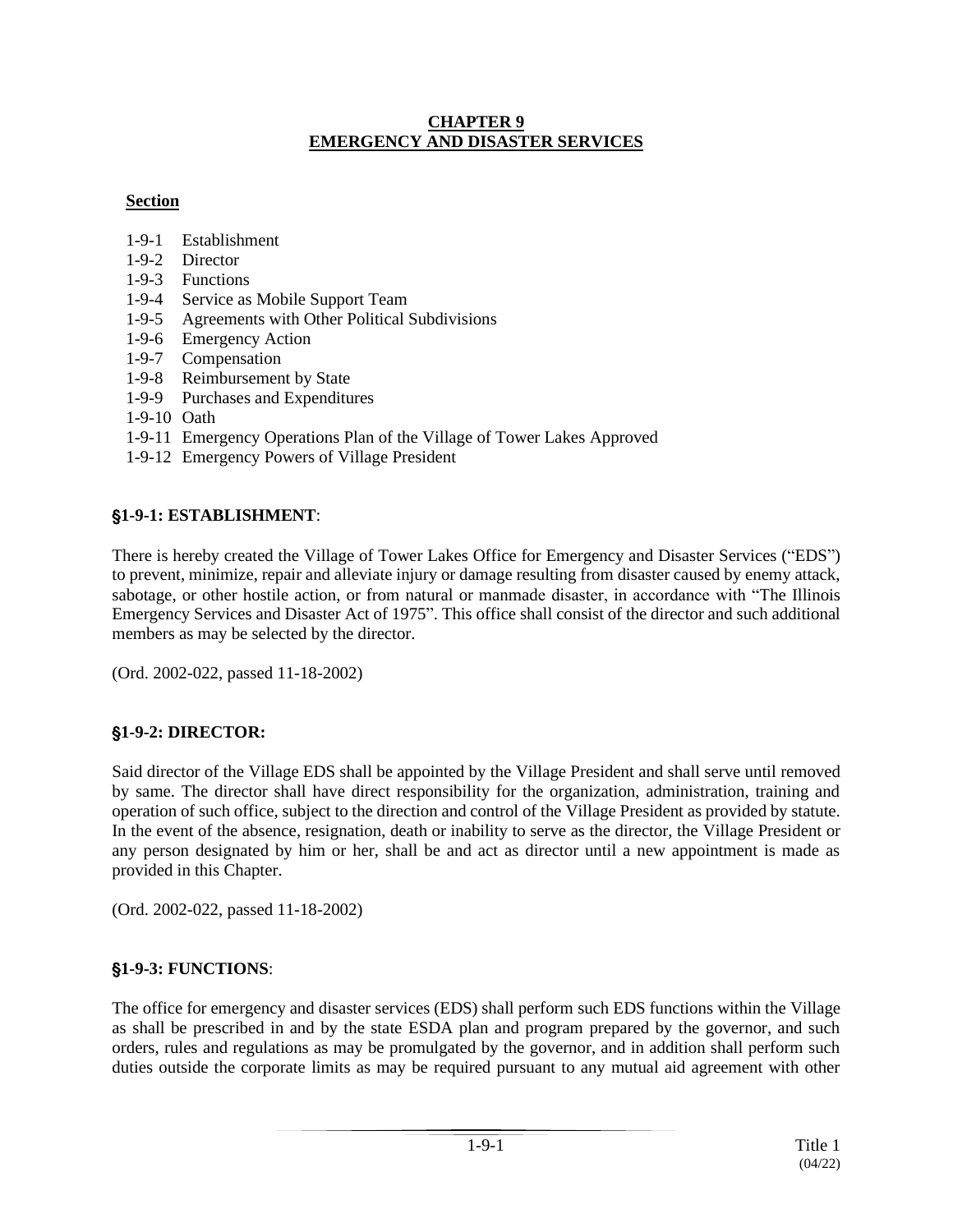political subdivision, municipality or quasi-municipality entered into as provided by "the State ESDA Act of 1975".

(Ord. 2002-022, passed 11-18-2002)

## '**1-9-4: SERVICE AS MOBILE SUPPORT TEAM:**

All or any members of the EDS office may be designated as members of a mobile support team created by the director of the state ESDA as provided by law. The leader of such mobile support team shall be designated by the coordinator of the Village EDS office. Any member of a mobile support team who is a Village employee or officer while serving on call to duty by the governor, or the state director, shall receive the compensation and have the powers, duties, rights and immunities incident to such employment or office. Any such member who is not a paid officer or employee of the Village, while so serving, shall receive from the state reasonable compensation as provided by law.

(Ord. 2002-022, passed 11-18-2002)

# '**1-9-5: AGREEMENTS WITH OTHER POLITICAL SUBDIVISIONS:**

The director may negotiate mutual aid agreements with other municipalities or political subdivisions of the state, but no such agreement shall be effective until it has been approved by the Board of Trustees and by the state director of ESDA.

(Ord. 2002-022, passed 11-18-2002)

### '**1-9-6: EMERGENCY ACTION**:

If the governor proclaims that a disaster emergency exists in the event of actual enemy attack upon the United States or the occurrence within the state of Illinois of a major disaster resulting from enemy sabotage or other hostile action, or from manmade or natural disaster, it shall be the duty of the Village EDS office to cooperate fully with the state ESDA and with the governor in the exercise of emergency powers as provided by law.

(Ord. 2002-022, passed 11-18-2002)

### '**1-9-7: COMPENSATION**:

Members of the Village EDS office who are paid employees or officers of the Village, if called for training by the state director of ESDA, shall receive for the time spent in such training the same rate of pay as is attached to the position held; members who are not such Village employees or officers shall receive for such training time such compensation as may be established by the Board of Trustees.

(Ord. 2002-022, passed 11-18-2002)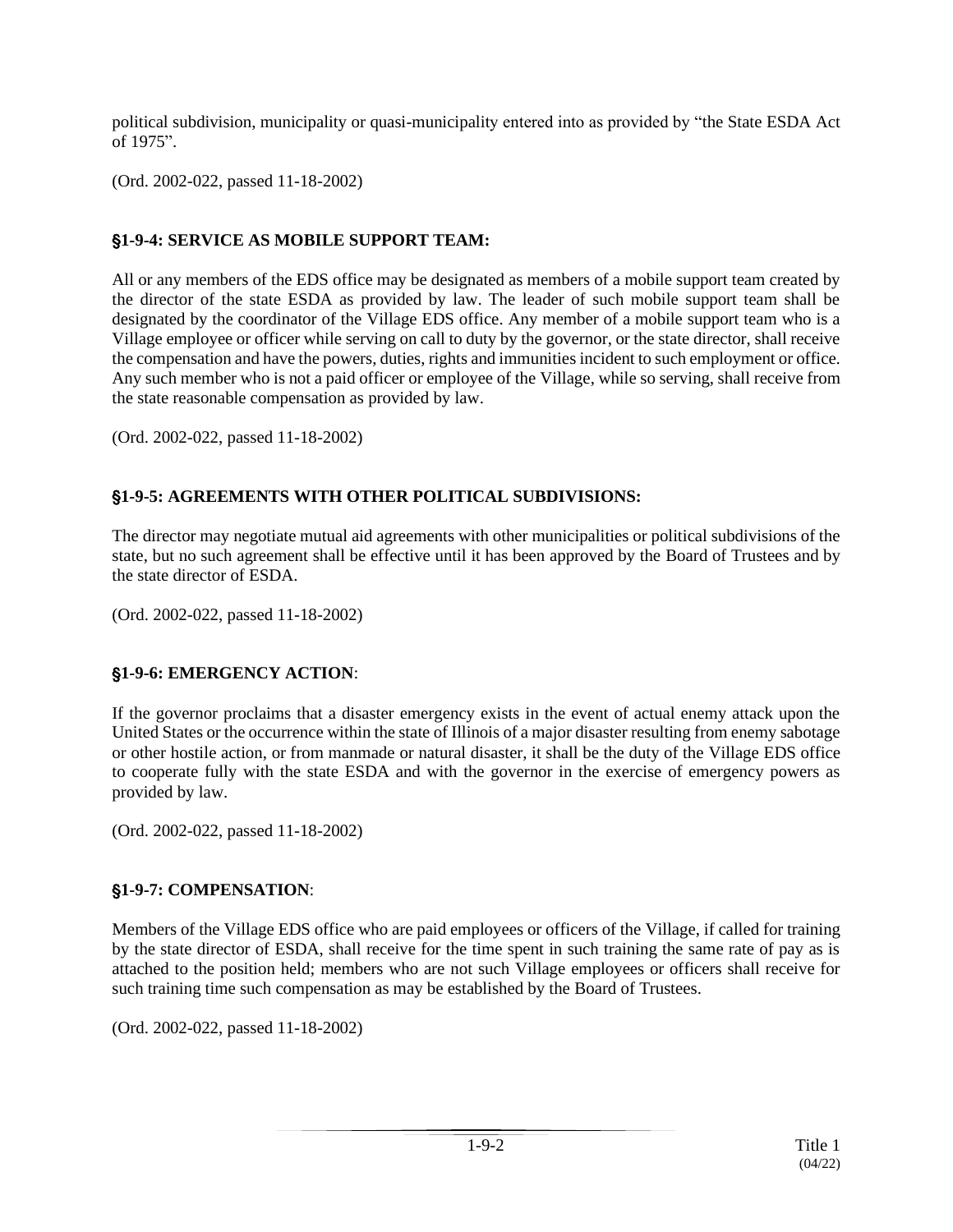#### '**1-9-8: REIMBURSEMENT BY STATE**:

The Village Treasurer may receive and allocate to the appropriate fund, any reimbursement by the state to the Village for expenses incident to training members of the Village EDS office prescribed by the state director of ESDA, compensation for services and expenses of members of a mobile support team while serving outside the Village in response to a call by the governor or state director of ESDA, as provided by law, and any other reimbursement made by the state incident to EDS activities as provided by law.

(Ord. 2002-022, passed 11-18-2002)

### '**1-9-9: PURCHASES AND EXPENDITURES**:

The Village Board of Trustees, on recommendation of the director, may authorize any purchase or contracts necessary to place the Village in a position to combat effectively any disaster resulting from the explosion of any nuclear or other bomb or missile, and to protect the public health and safety, protect property and provide emergency assistance to victims in the case of such disaster, or from manmade or natural disaster.

In the event of enemy caused or other disaster, the director is authorized, on behalf of the Village, to procure such services, supplies, equipment or material as may be necessary for such purposes, in view of the exigency without regard to the statutory procedures or formalities normally prescribed by law pertaining to Village contracts or obligations, as authorized by "the State ESDA Act of 1975"; provided, that if the Board of Trustees meets at such time, he shall act subject to the directions and restrictions imposed by that body.

(Ord. 2002-022, passed 11-18-2002)

### '**1-9-10: OATH**:

Every person appointed to serve in any capacity in the Village EDS office shall, before entering upon his duties, subscribe on oath, as required by statute, which oath shall be filed with the Village Clerk.

(Ord. 2002-022, passed 11-18-2002)

#### '**1-9-11: EMERGENCY OPERATIONS PLAN OF THE VILLAGE OF TOWER LAKES APPROVED**:

The 2022 Emergency Operations Plan of the Village of Tower Lakes (the "Plan"), was reviewed and approved by the Lake County Emergency Management Agency on or about March 15, 2022, which Plan is now also on file with the Village Clerk and is hereby incorporated by reference into this Village Code, and such Plan is hereby approved by the Corporate Authorities of the Village as the written Plan of the Village describing the organization, mission, and functions of the Village and supporting services for responding to and recovering from disasters.

(Ord. 2002-022, passed 11-18-2002; Amd. Ord. 2022-01, passed 04-18-22)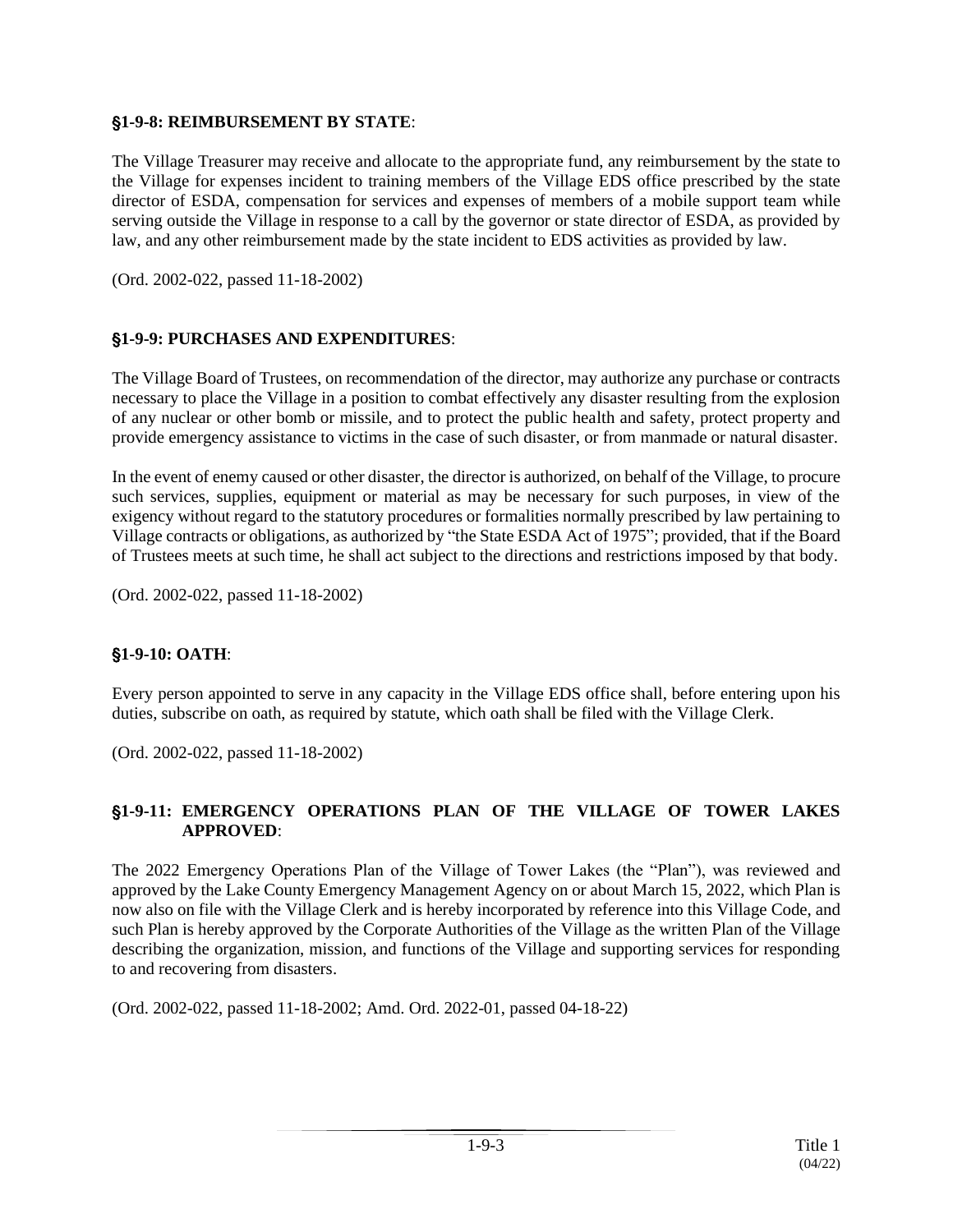### '**1-9-12: EMERGENCY POWERS OF VILLAGE PRESIDENT**:

### (A) Definitions:

Whenever any of the following terms are used in this Chapter, they shall have the meaning indicated.

*CURFEW*: A prohibition against any person or persons being present at or upon any public assembly, building, place, street or highway with the exception of officials of any governmental unit and persons officially designated to duty with reference to a state of emergency duly declared by executive order pursuant to this Chapter.

*STATE OF EMERGENCY*: An occurrence or threat of widespread or severe damage, where extraordinary measures must be taken to protect the public health, safety and welfare from injury or loss of life or property resulting from any natural or technological cause, including, but not limited to, fire, flood, earthquake, wind, storm, hazardous material spill or water contamination requiring emergency action to avert danger or damage, epidemic, air contamination, blight, extended periods of inclement weather, drought, infestation, critical shortages of essential fuels and energy, explosion, riot or hostile military or paramilitary action.

#### (B) State Of Emergency:

- 1. Whenever a "state of emergency", as defined in this Chapter exists, all circumstances shall be reported to the Village President. The report shall include the nature of the emergency, the geographic area or areas involved, and the specific remedies requested.
- 2. The Village President may declare a state of emergency by written executive order containing a statement signed by the Village President, under oath setting forth the following:
	- (a) One or more of the conditions which have been met for the determination of a state of emergency;
	- (b) Facts to substantiate such findings;
	- (c) A description of the nature of the emergency; and
	- (d) Declaration that the state of emergency exists.

This statement must be filed with the Village Clerk as soon as practicable.

3. The Village President may exercise the extraordinary power and authority granted in this Chapter when such a state of emergency exists but not until after signing, under oath, the executive order.

#### (C) Power and Authority Granted:

Upon declaring a state of emergency, the Village President may:

1. Order a general curfew applicable to such geographical areas of the Village or to the Village as a whole, as the Village President deems reasonably necessary to respond to the emergency, and applicable during such hours of the day or night as the Village President deems necessary in the interests of the public safety and welfare;